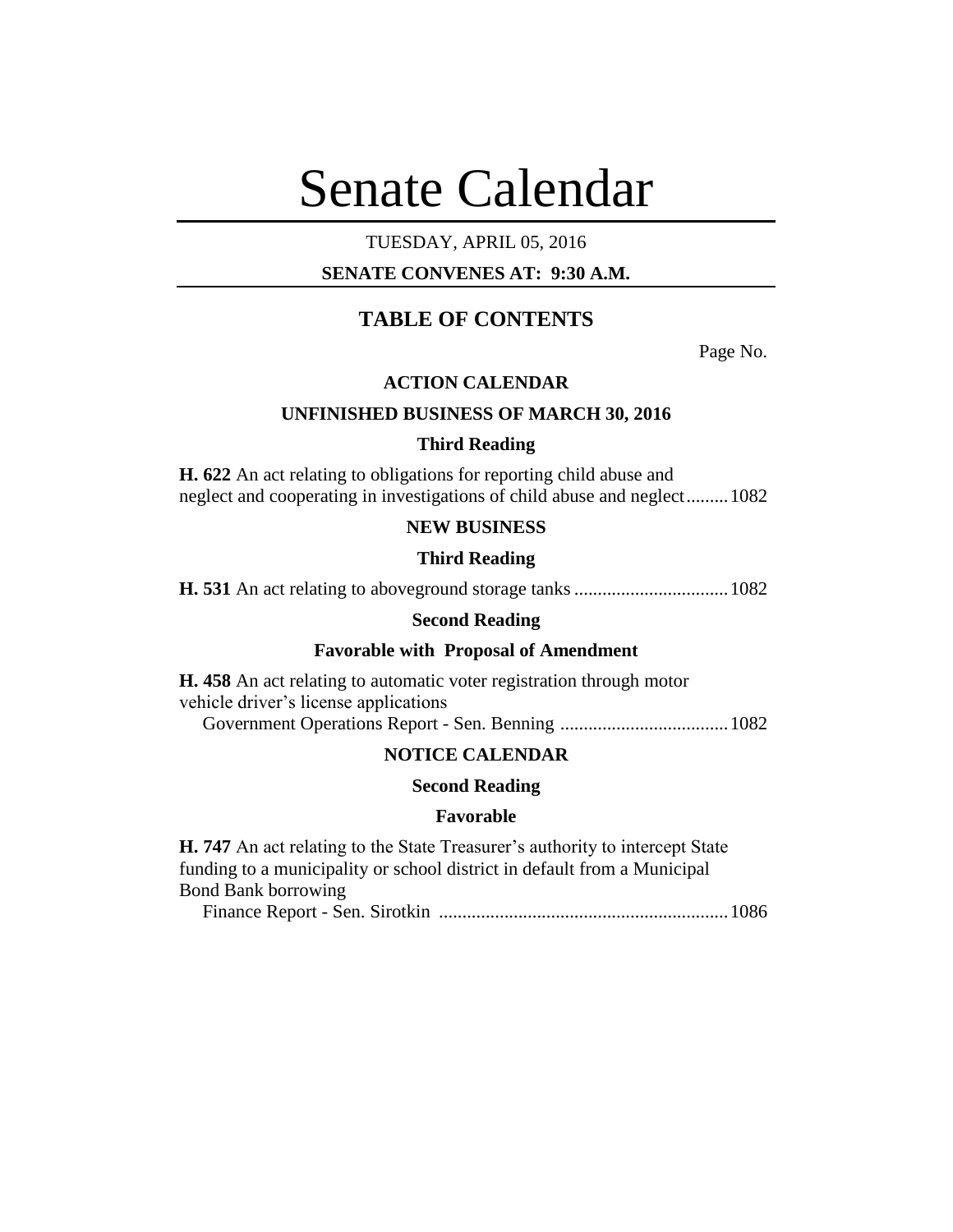# **Favorable with Recommendation of Amendment**

| <b>S. 180</b> An act relating to increasing General Fund appropriations to the |  |
|--------------------------------------------------------------------------------|--|
| <b>Vermont State Colleges</b>                                                  |  |
|                                                                                |  |
|                                                                                |  |
|                                                                                |  |

# **Favorable with Proposal of Amendment**

|  | <b>H.</b> 517 An act relating to the classification of State waters |  |                                                          |  |
|--|---------------------------------------------------------------------|--|----------------------------------------------------------|--|
|  |                                                                     |  | Natural Resources and Energy Report - Sen. Campion  1093 |  |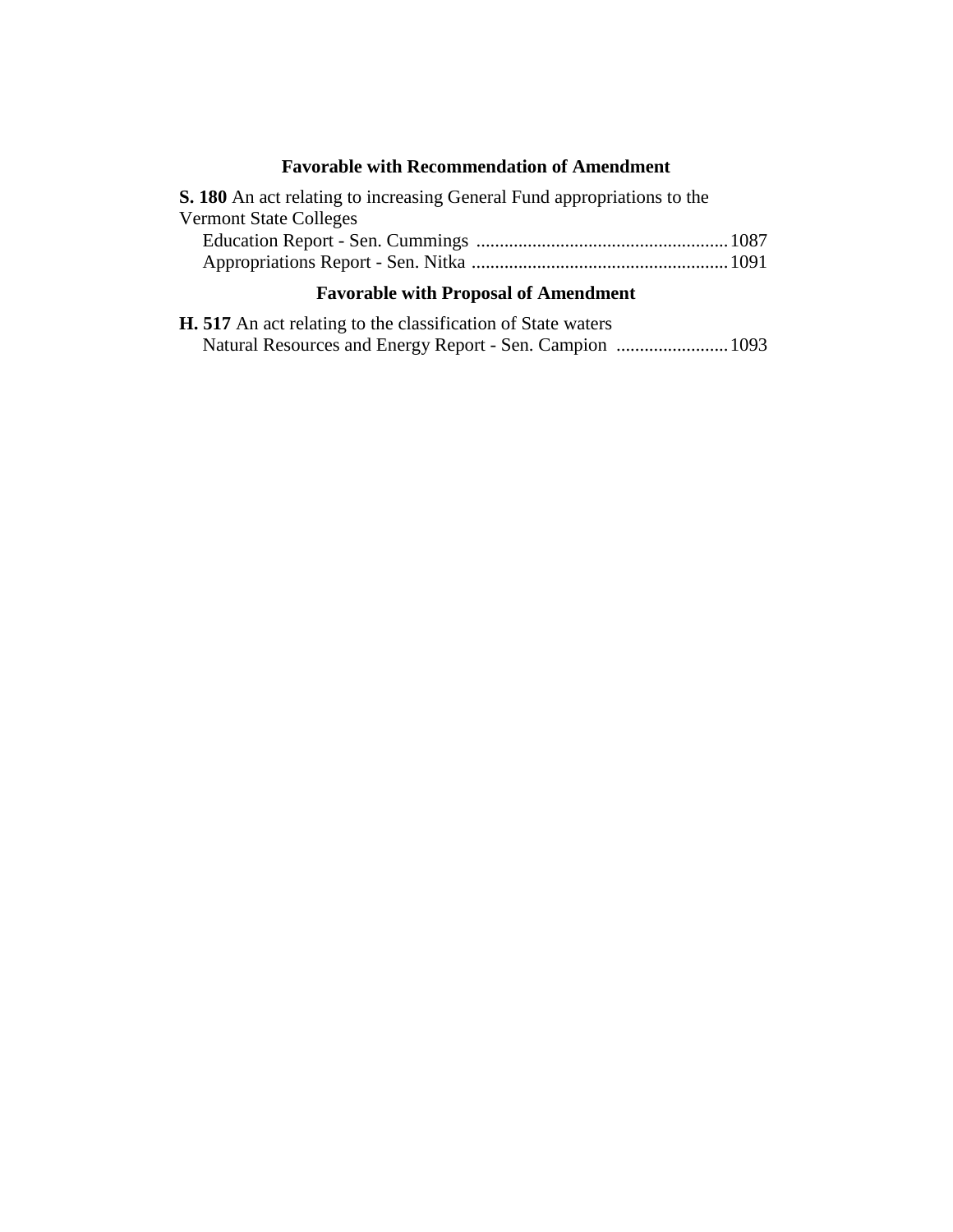#### **ORDERS OF THE DAY**

#### **ACTION CALENDAR**

#### **UNFINISHED BUSINESS OF WEDNESDAY, MARCH 30, 2016**

#### **Third Reading**

#### **H. 622.**

An act relating to obligations for reporting child abuse and neglect and cooperating in investigations of child abuse and neglect.

#### **NEW BUSINESS**

#### **Third Reading**

#### **H. 531.**

An act relating to aboveground storage tanks.

#### **Second Reading**

#### **Favorable with Proposal of Amendment**

#### **H. 458.**

An act relating to automatic voter registration through motor vehicle driver's license applications.

#### **Reported favorably with recommendation of proposal of amendment by Senator Benning for the Committee on Government Operations.**

The Committee recommends that the Senate propose to the House to amend the bill by striking out all after the enacting clause and inserting in lieu thereof the following:

Sec. 1. 17 V.S.A. § 2145a is amended to read:

#### § 2145a. REGISTRATIONS AT THE DEPARTMENT OF MOTOR **VEHICLES**

(a) An application for, or renewal of, a motor vehicle driver's license or nondriver identification card shall serve as a simultaneous application to register to vote unless the applicant declines to sign the voter registration portion of the application checks the box on the application designating that he or she declines to use the application as a voter registration application.

 $(b)(1)$  The voter registration portion of the A motor vehicle driver's license or nondriver identification card application shall provide and request the following information required to be provided under section 2145 of this chapter and shall be in the form approved by the Secretary of State: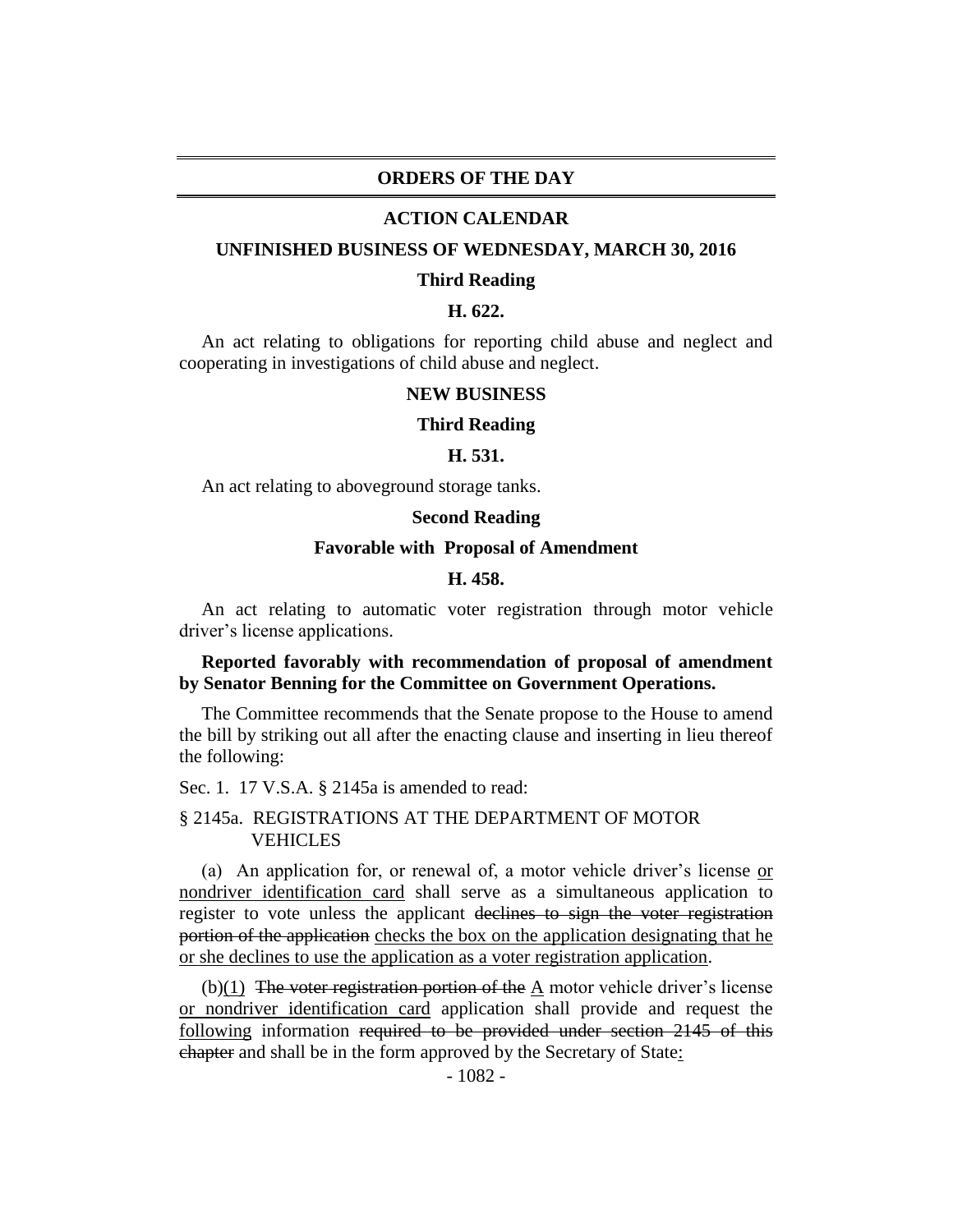(A) The applicant's citizenship.

(B) The applicant's place and date of birth.

(C) The applicant's town of legal residence.

(D) The applicant's street address or a description of the physical location of the applicant's residence. The description must contain sufficient information so that the town clerk can determine whether the applicant is a resident of the town.

(E) The voter's oath.

(F) The applicant's e-mail address, which shall be optional to provide.

(2) A motor vehicle driver's license or nondriver identification card application shall provide the following statements:

(A) "By signing and submitting this application, you are authorizing the Department of Motor Vehicles to transmit this application to the Secretary of State for voter registration purposes. YOU MAY DECLINE TO REGISTER. Both the office through which you submit this application and your decision of whether or not to register will remain confidential and will be used for voter registration purposes only."

(B) "In order to be registered to vote, you must: (1) be a U.S. citizen; (2) be a resident of Vermont; (3) have taken the voter's oath; and (4) be 18 years of age or older. Any person meeting the requirements of  $(1)$ – $(3)$  who will be 18 years of age on or before the date of a general election may register and vote in the primary election immediately preceding that general election. Failure to decline to register is an attestation that you meet the requirements to vote."

(3) A motor vehicle driver's license or nondriver identification card application shall provide the penalties provided by law for submission of a false voter registration application and shall require the signature of the applicant, under penalty of perjury.

\* \* \*

 $(d)(1)$  The Department of Motor Vehicles shall transmit voter registration motor vehicle driver's license and nondriver identification card applications received under this section to the Secretary of State not later than five days after the date the application was accepted by the Department, or before the date of any primary or general election, whichever is sooner.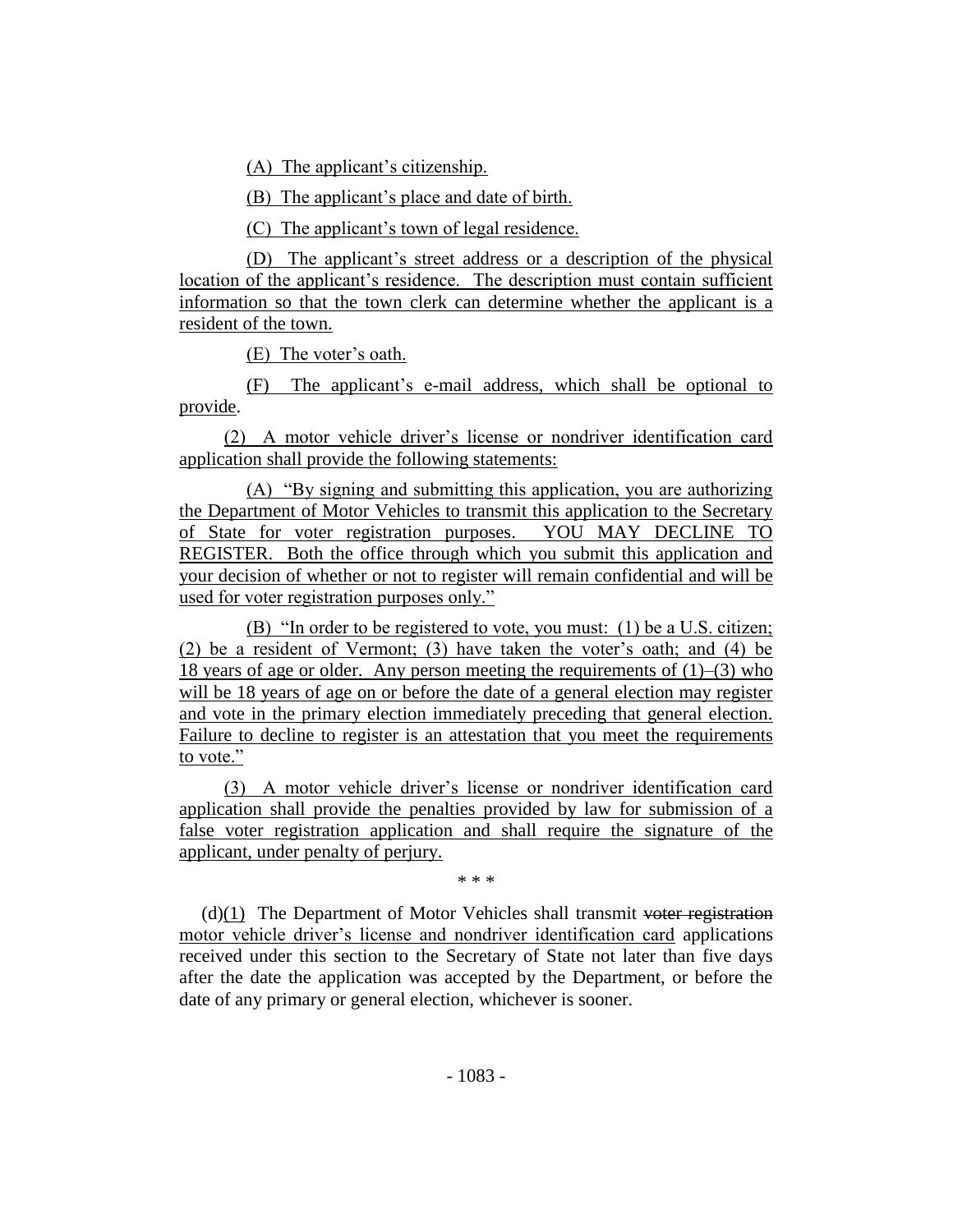(2) The Department of Motor Vehicles shall not transmit motor vehicle driver's license and nondriver identification card applications when the applicant has designated that he or she declines to be registered.

(3) The Department of Motor Vehicles shall ensure confidentiality of records as required by subdivision  $(b)(2)(A)$  of this section.

\* \* \*

(f) In transmitting applications received under this section, the Secretary shall ensure compliance with the requirements of 15 V.S.A. chapter 21, subchapter 3.

(g) The Secretary shall take appropriate measures to educate the public about voter registration under this section.

Sec. 2. 17 V.S.A. § 2145 is amended to read:

§ 2145. APPLICATION FORMS

(a) The voter registration application shall be in the form approved by the Federal Election Commission or by the Secretary of State. The application form approved by the Secretary shall include:

\* \* \*

(2) The voter's oath and a space for a person administering the voter's oath to another to execute the written notification required by section 2124 of this title.

\* \* \*

(4) The following statements:

 $(A)$  "If you were provided with this form when you applied for, or renewed, a motor vehicle driver's license or were provided with this application form by a voter registration agency, you may decline to register. If you decline to register, your failure to register will remain confidential and will be used only for voter registration purposes."

(B) "If you are submitting this application in connection with a motor vehicle driver's license application, or renewal, or through a voter registration agency, the office through which you submitted this application will remain confidential and will be used only for voter registration purposes."

(5) The following statement on applications provided by the Department of Motor Vehicles: "Keep this receipt and take it to the polls when you go to vote. This is proof you submitted an application for registration." [Repealed.]

\* \* \*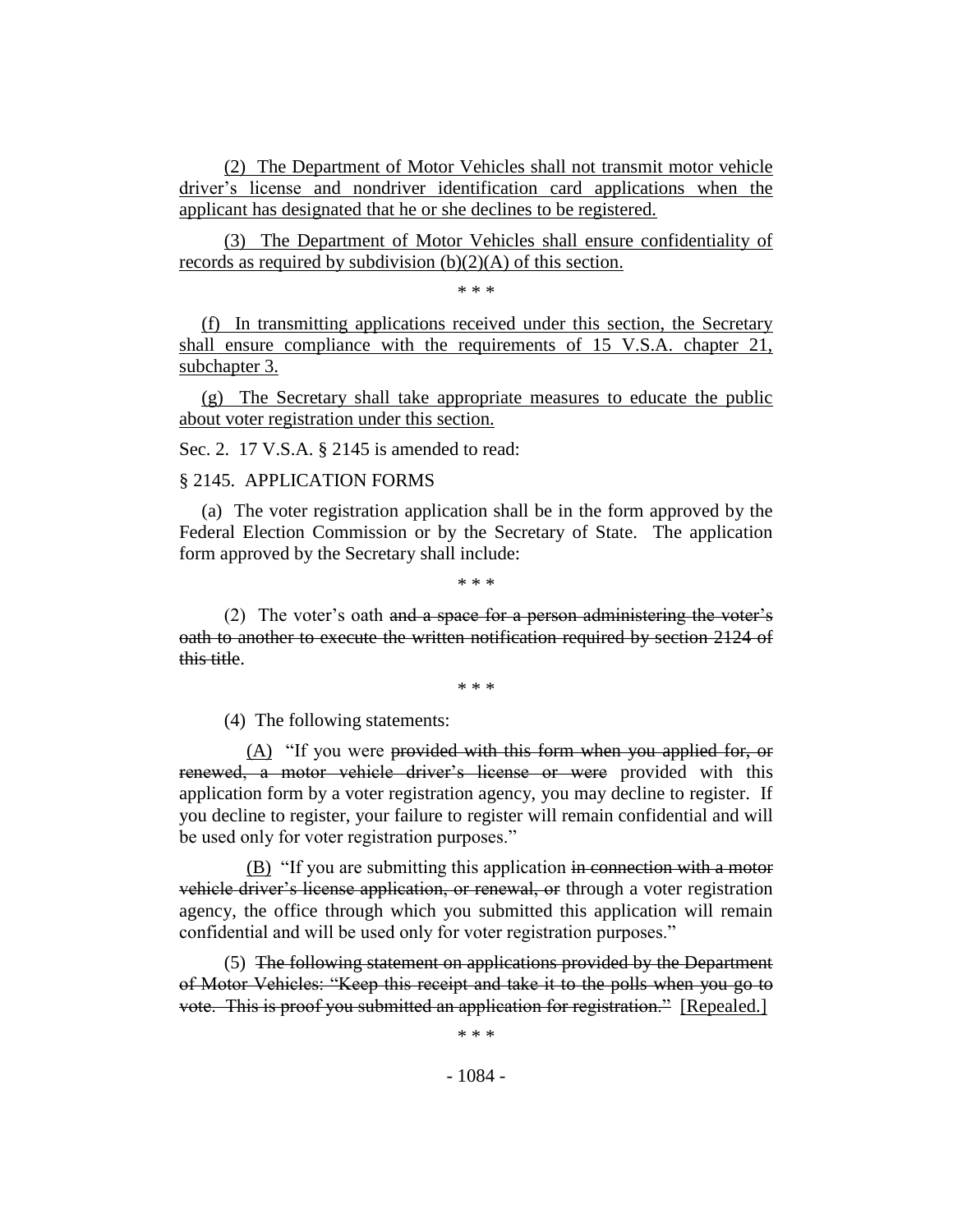(f) A person who makes a false statement in completing a voter registration application form or the voter registration portion of an application for a motor vehicle driver's license or nondriver identification card knowing the statement to be false shall be subject to the penalties of perjury as provided in 13 V.S.A. § 2901, except that a person who is not eligible to register to vote and who otherwise completes the application accurately shall not be considered to have made a false statement under this subsection by his or her unintentional failure to decline to register on a motor vehicle driver's license or nondriver identification card application under section 2145a of this chapter.

\* \* \*

Sec. 3. 17 V.S.A. § 2124 is amended to read:

# § 2124. VOTER'S OATH OR AFFIRMATION; HOW ADMINISTERED; APPLICATION

\* \* \*

(b) A person who administers the voter's oath or affirmation to another shall forthwith sign the appropriate place on the application or sign some other written notification giving the person's name and the date the oath or affirmation was administered. [Repealed.]

(c) At a minimum, the town clerk shall keep the completed applications for addition to the checklist, or an electronic copy thereof, through the end of the general election cycle that follows the one in which the application was received. If the written notification that a person has taken the oath or affirmation is submitted separately from the application, it shall be filed along with the application. The town clerk shall verify, upon request, that a voter has been given the oath or affirmation.

Sec. 4. 17 V.S.A. § 2144a is amended to read:

§ 2144a. REGISTRATION

A person who desires to register to vote may apply in any of the following ways:

(1) Simultaneously with his or her application for, or renewal of, a motor vehicle driver's license or nondriver identification card as provided in section 2145a of this chapter.

\* \* \*

Sec. 5. 23 V.S.A. § 603(a)(4) is added to read:

(4) Any new or renewal application form shall provide for and request the information required in 17 V.S.A. § 2145a.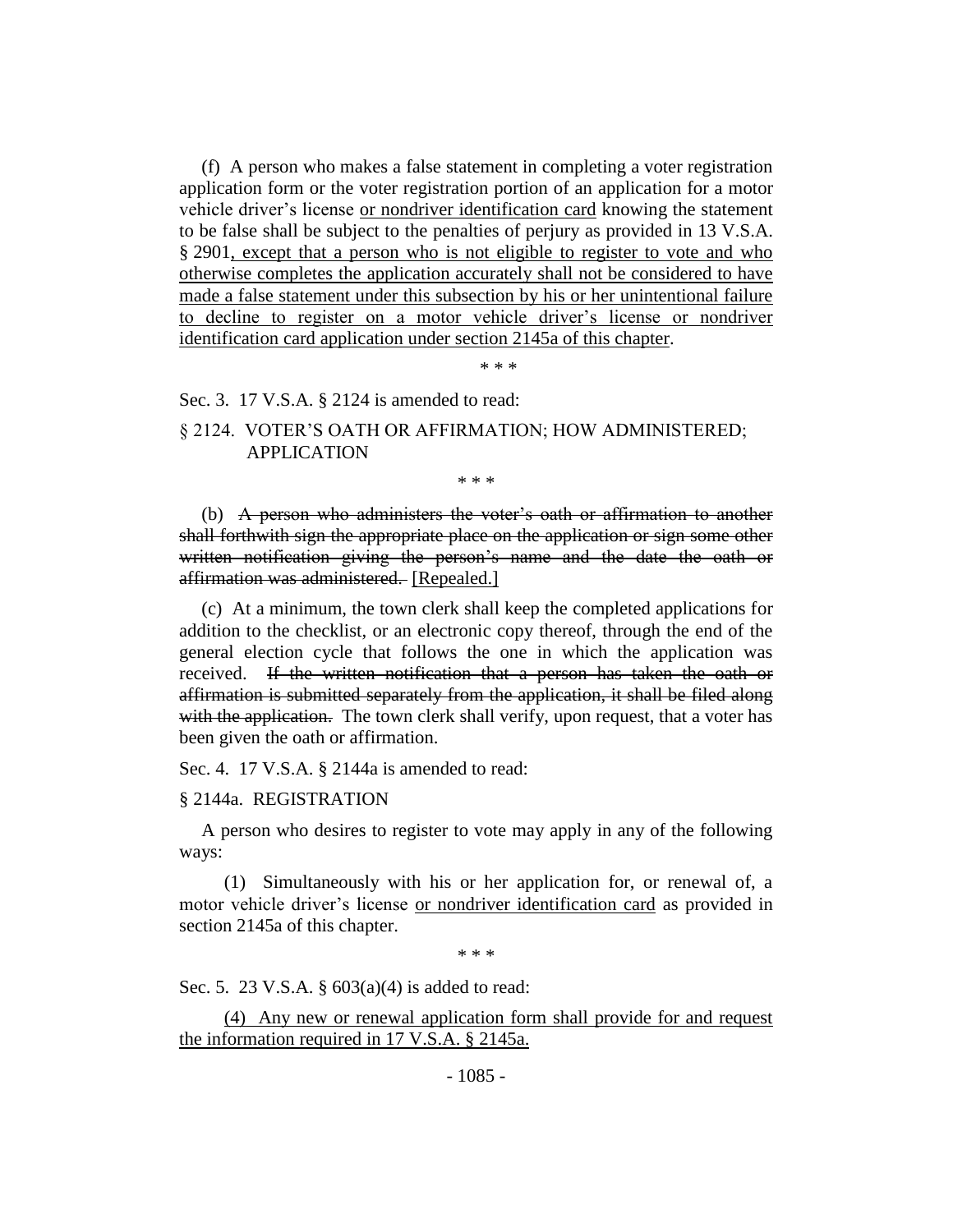Sec. 6. 1 V.S.A. § 317(c) is amended to read:

(c) The following public records are exempt from public inspection and copying:

\* \* \*

(31) Records of a registered voter's month and day of birth, motor vehicle operator's license number, and the last four digits of the applicant's Social Security number contained in an application to the statewide voter checklist or the statewide voter checklist established under 17 V.S.A. § 2154 or the failure to register to vote under 17 V.S.A. § 2145a.

\* \* \*

### Sec. 7. SECRETARY OF STATE; STUDY

The Secretary of State shall consult with the Office of the Attorney General to examine ways in which to register persons 16 years of age who will be 18 years of age on or before the next general election. The Secretary of State shall issue a report to the Senate and House Committees on Government Operations on or before January 15, 2017.

# Sec. 8. EFFECTIVE DATES

(a) This section and Sec. 7 (secretary of state study) shall take effect on passage.

(b) The remainder of the act shall take effect on July 1, 2017.

(Committee vote: 5-0-0)

(For House amendments, see House Journal for February 26, 2016, page 292 and March 8, 2016 page 315)

### **NOTICE CALENDAR**

#### **Second Reading**

#### **Favorable**

#### **H. 747.**

An act relating to the State Treasurer's authority to intercept State funding to a municipality or school district in default from a Municipal Bond Bank borrowing.

#### **Reported favorably by Senator Sirotkin for the Committee on Finance.**

(Committee vote: 5-0-1)

(For House amendments, see House Journal of March 9, 2016, page 341)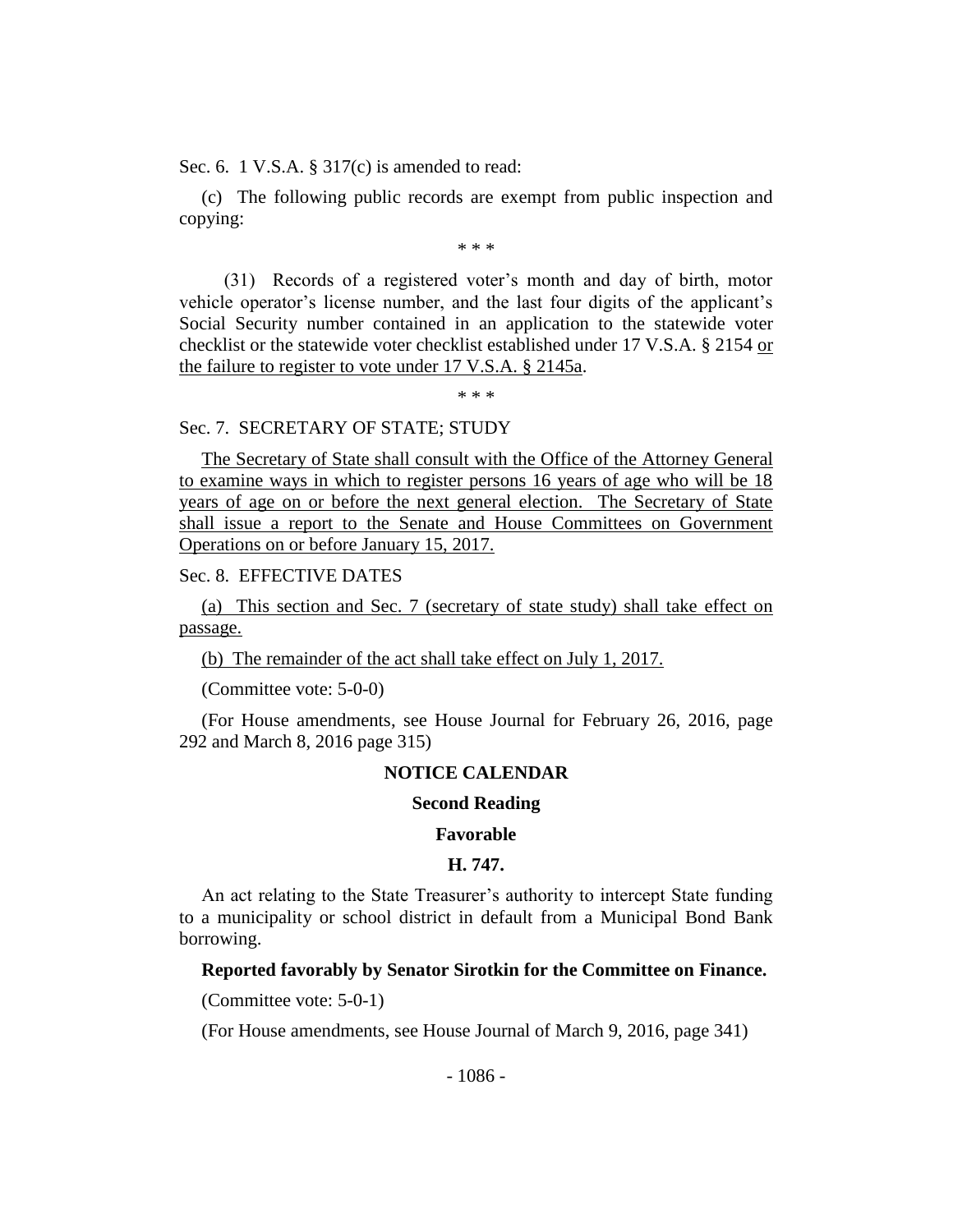#### **Favorable with Recommendation of Amendment**

## **S. 180.**

An act relating to increasing General Fund appropriations to the Vermont State Colleges.

#### **Reported favorably with recommendation of amendment by Senator Cummings for the Committee on Education.**

The Committee recommends that the bill be amended by striking out all after the enacting clause and inserting in lieu thereof the following:

\* \* \* Annual Appropriation to Vermont State Colleges, University of Vermont and Vermont Student Assistance Corporation \* \* \*

Sec. 1. 16 V.S.A. § 2889 is added to read:

# § 2889. APPROPRIATION TO VERMONT STATE COLLEGES, UNIVERSITY OF VERMONT, AND VERMONT STUDENT ASSISTANCE **CORPORATION**

For each fiscal year, the amount appropriated from the General Fund to each of the Vermont State Colleges, the University of Vermont, and the Vermont Student Assistance Corporation, or any of their successors, shall be increased by no less than that fiscal year's percentage increase in the General Fund transfer to the Education Fund under subdivision 4025(a)(2) of this title; provided, however, that in calculating the fiscal year's percentage increase in the General Fund transfer to the Education Fund, any surplus amount or onetime payment or adjustment that forms part of the General Fund transfer shall be disregarded.

\* \* \* Appropriation to Vermont State Colleges

for Education and Training Services Program \* \* \*

## Sec. 2. APPROPRIATION TO THE VERMONT STATE COLLEGES TO EXPAND EDUCATION AND TRAINING EVALUATION SERVICES PROGRAM

The sum of \$40,000.00 is appropriated from the Next Generation Initiative Fund created pursuant to 16 V.S.A. § 2887 to the Vermont State Colleges for the purpose of providing funding for the Colleges' Education and Training Evaluation Services Program. The Vermont State Colleges shall use the appropriation to evaluate or reevaluate educational and training programs for college credit at no cost or at a reduced cost to the programs being evaluated. The Vermont State Colleges shall identify training programs in the skilled trades, including the plumbing and electrical trades, to receive these evaluation services. The Vermont State Colleges shall, on or before January 15, 2017,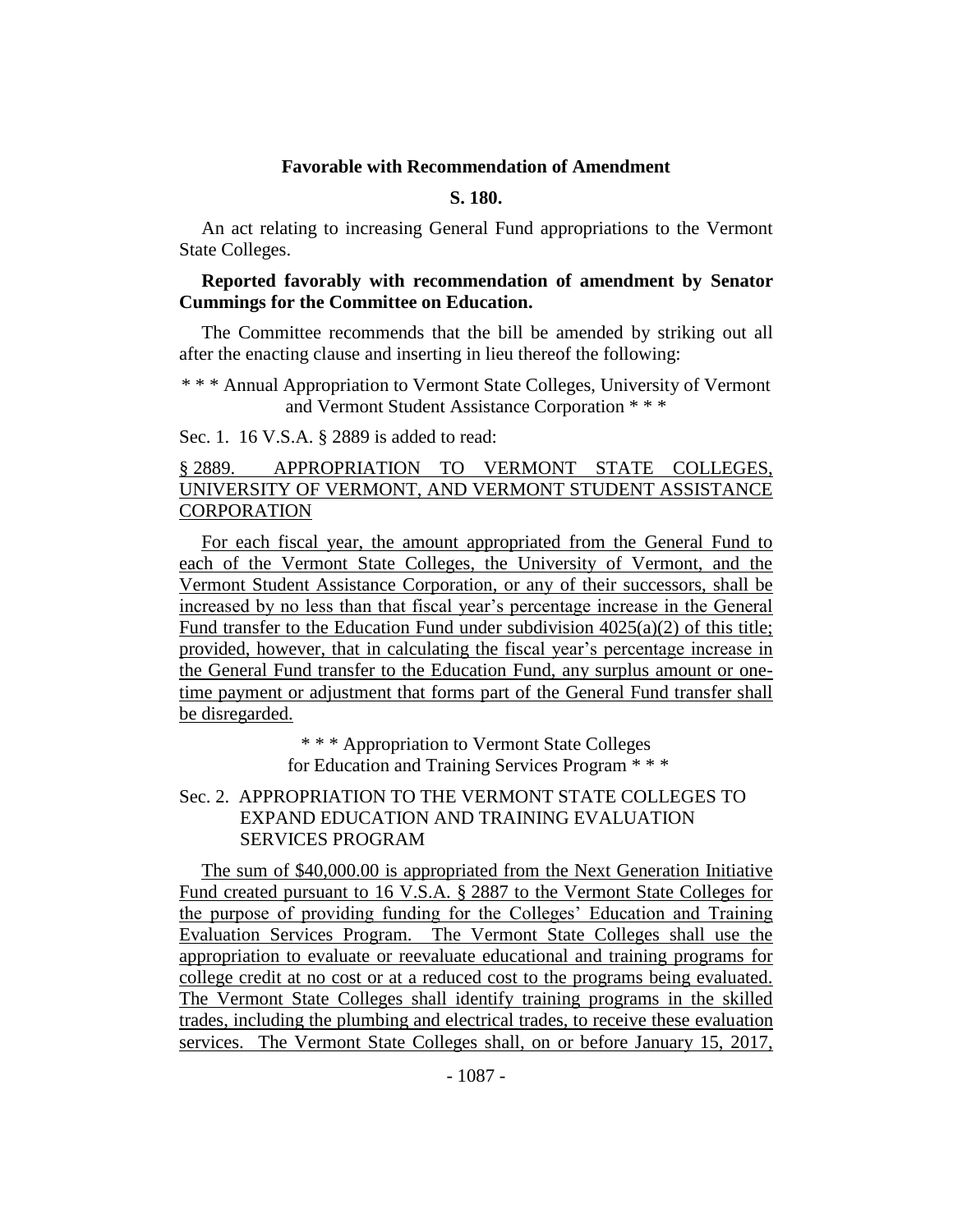issue a report to the House and Senate Committees on Education describing how the funds appropriated pursuant to this section have been spent, how any remaining funds appropriated pursuant to this section will be spent, and the number and nature of the programs evaluated or reevaluated and the results of the evaluations.

> \* \* \* Appropriation to Vermont Higher Education Endowment Trust Fund \* \* \*

Sec. 3. 16 V.S.A. § 2885 is amended to read:

§ 2885. VERMONT HIGHER EDUCATION ENDOWMENT TRUST FUND

(a) A Vermont Higher Education Endowment Trust Fund is established in the office Office of the State Treasurer to comprise the following:

(1) appropriations made by the General Assembly;

(2) in any fiscal year in which a General Fund surplus exists and the General Fund Stabilization Reserve is funded to its required statutory level, funds raised by the estate tax levied under 32 V.S.A. chapter 190 that are more than 125 110 percent of the amount projected by the Emergency Board in the July annual forecast made pursuant to 32 V.S.A. § 305a; and

(3) contributions from any other sources.

\* \* \*

\* \* \* Man Up Program Continuation and Evaluation \* \* \*

## Sec. 4. APPROPRIATION TO CONTINUE AND EVALUATE THE MAN UP PROGRAM

(a) Appropriation. The sum of \$103,200.00 is appropriated from the Next Generation Initiative Fund created pursuant to 16 V.S.A. § 2887 to the Secretary of Administration for the purpose of continuing and evaluating the Man Up Program, which is a program sponsored by the Vermont State Colleges. The Secretary shall administer the funds in accordance with subsection (d) of this section. Any unused funds shall revert to the General Fund.

(b) Program. The Man Up Program provides outreach, supportive advising, and up to three free courses toward a college degree to young Vermont men who have graduated from high school but have not continued on to college. The Program includes college courses offered by the Vermont State Colleges and the University of Vermont. The Program is currently offered in Morrisville, Vermont. The purpose of the appropriation in this section is to provide funding to continue this program for an additional year.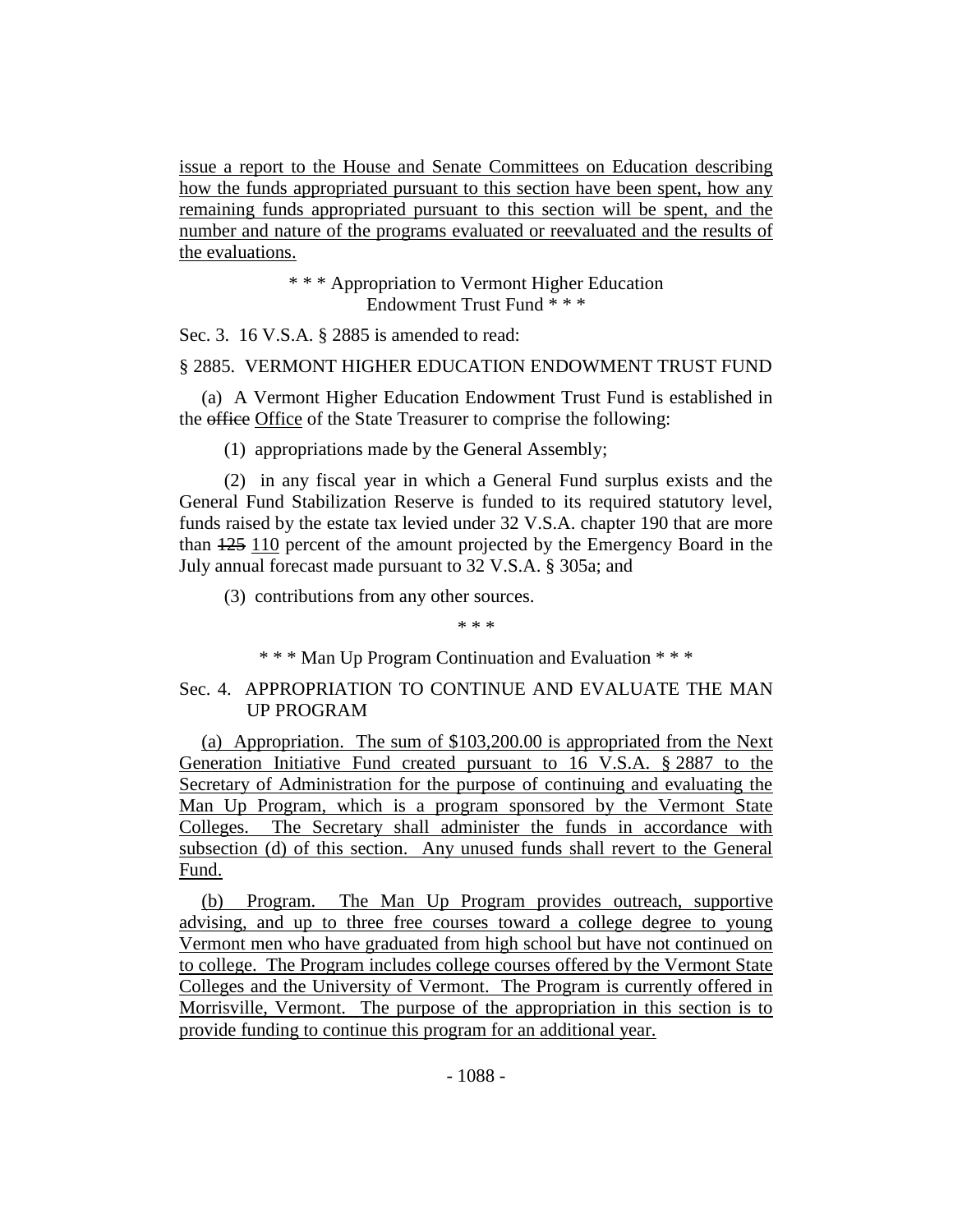(c) Students.

(1) A Vermont resident who has completed grade 12 and has received a high school diploma is eligible to participate in the Program if:

(A) the student:

(i) is a male between 18 and 25 years of age;

(ii) has completed the Governor's Career Readiness Program at the Community College of Vermont; and

(iii) has not previously completed a postsecondary course outside the Man Up Program; and

(B) the postsecondary institution has determined that the student is sufficiently prepared to succeed in a postsecondary course, which can be determined in part by the assessment tool or tools identified by the participating postsecondary institution.

(2) An eligible student may enroll in up to three courses for which neither the student nor the student's parent or guardian shall be required to pay tuition. A student is not required to enroll in three courses in one semester but shall enroll in a minimum of one course in each consecutive semester in order to remain eligible.

(d) Payments. The Vermont State Colleges shall receive, on or before July 31, 2016, a payment of \$60,000.00. This payment shall be used for one full-time staff member, who shall provide outreach and advisory services to eligible students. The Vermont State Colleges and the University of Vermont shall receive \$800.00 for each course in which an eligible student remains enrolled for more than 30 days. This payment shall be made within 45 days of the date of enrollment.

(e) Reporting. The Vermont State Colleges and the University of Vermont shall, on or before January 15, 2017, issue a report to the House and Senate Committees on Education describing the amount received pursuant to this section, the manner in which those funds were used, the number of students in the Program, the number and type of courses taken by the students, the success of the students in completing the courses, and the advantages and disadvantages of the Program. The Vermont State Colleges and the University of Vermont shall in their reports recommend whether the Program should be terminated, modified, or enhanced.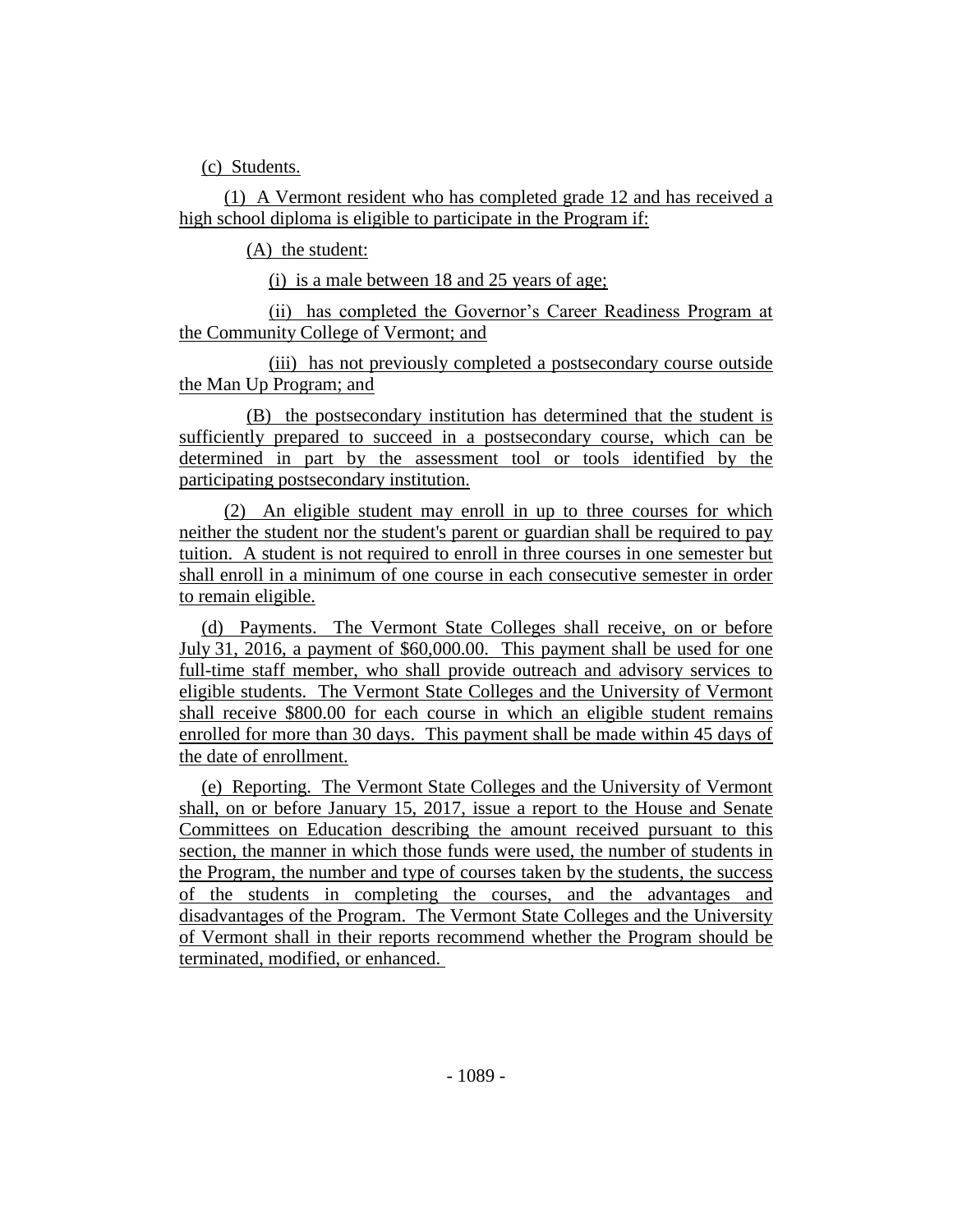\* \* \* Complete College Program \* \* \*

## Sec. 5. COMPLETE COLLEGE PROGRAM

(a) Program creation. There is created the Complete College Program to enable more Vermonters, who are from families with low incomes and whose parents have not completed postsecondary education, to obtain a postsecondary degree and allow the University of Vermont and the Vermont State Colleges to improve their recruitment and support services for these students. The goal of the program is to improve graduation rates of these students, narrow the inequality gap, reduce social services costs over time, and expand the State's workforce.

(b) Appropriation. The sum of \$3,000,000.00 is appropriated from the General Fund for fiscal year 2017 to the Secretary of Administration. The Secretary shall administer the funds in accordance with subsection (d) of this section. Any unused funds shall revert to the General Fund.

(c) Eligible students.

(1) A Vermont resident who has received a high school diploma or equivalency certificate is eligible to participate in the Program if:

(A) neither of the student's parents has obtained a bachelor's degree; and

(B) the student is eligible for a federal Pell grant.

(d) Amount of payments. The University of Vermont and the Vermont State Colleges shall receive, on or before June 30 of each year, a payment from the amount appropriated from the current fiscal year based on the number of eligible students, as defined in subsection (c) of this section, who graduated in the academic year ending on or before June 30 of that year. The amount paid shall be \$1,500.00 for each eligible student who was awarded an associate's degree in that academic year, and \$2,000.00 for each eligible student who was awarded a bachelor's degree in that academic year. In the event that the payments owed to the University of Vermont and the Vermont State Colleges exceed the amount of the appropriation from the current fiscal year, the payment per eligible student amounts set forth in this subdivision shall be reduced proportionally.

(e) Use of payments. The University of Vermont and the Vermont State Colleges shall use one-half of the payments received pursuant to this section to provide financial aid to eligible students, and shall use one-half of the payments received pursuant to this section to build support systems designed to allow first-generation students and students with low income to graduate from college in a timely fashion.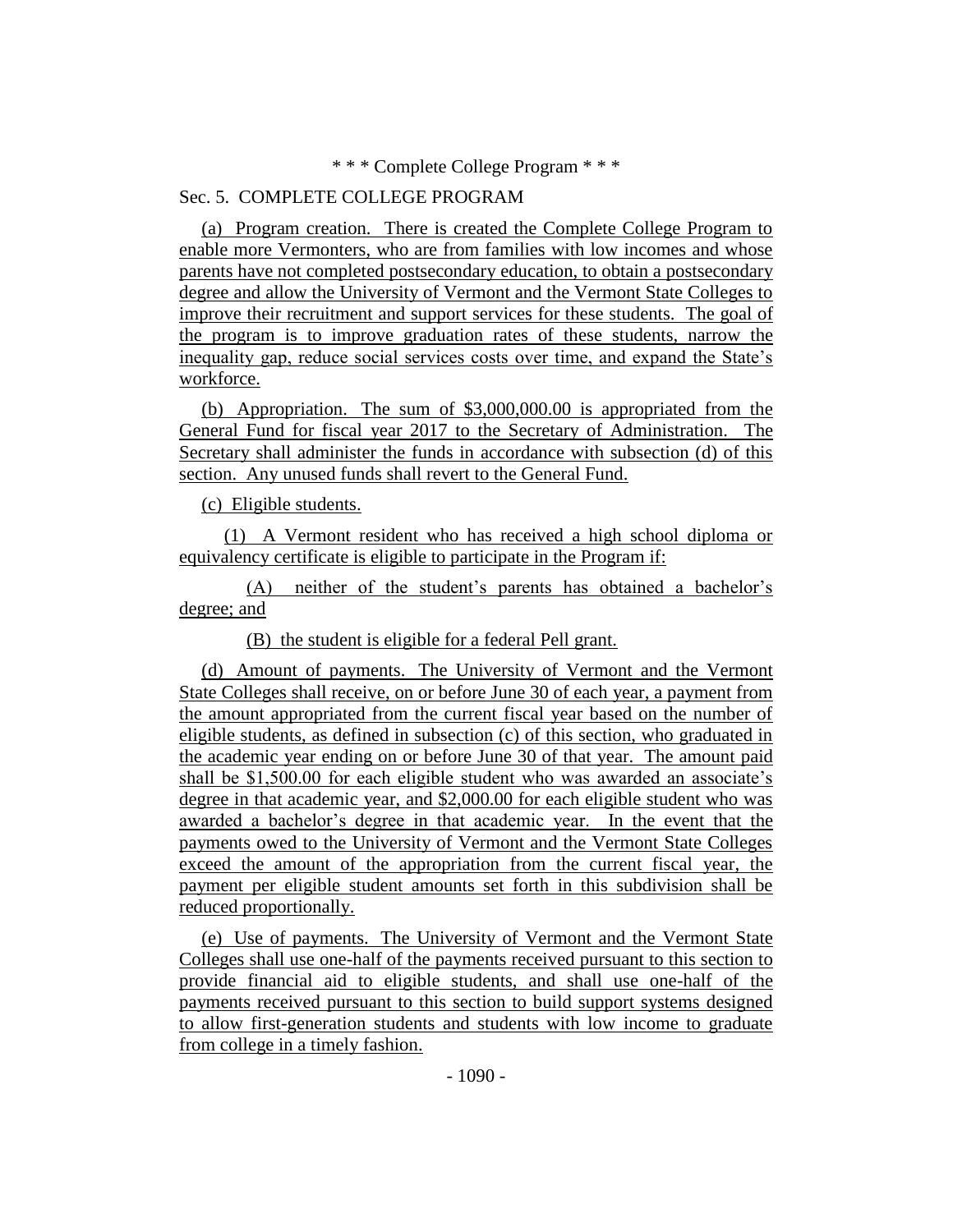(f) The University of Vermont and the Vermont State Colleges shall, on or before October 1 of each year, issue a report to the House and Senate Committees on Education describing the amount received pursuant to this section from the prior fiscal year appropriation and the manner in which those funds were used.

Sec. 6. EFFECTIVE DATE

This act shall take effect on July 1, 2016.

(Committee vote: 5-0-1)

## **Reported favorably with recommendation of amendment by Senator Nitka for the Committee on Appropriations.**

The Committee recommends that the bill be amended by striking out all after the enacting clause and inserting in lieu thereof the following:

Sec. 1. 16 V.S.A. § 2885 is amended to read:

§ 2885. VERMONT HIGHER EDUCATION ENDOWMENT TRUST FUND

(a) A Vermont Higher Education Endowment Trust Fund is established in the office Office of the State Treasurer to comprise the following:

(1) appropriations made by the General Assembly;

(2) in any fiscal year in which a General Fund surplus exists and the General Fund Stabilization Reserve is funded to its required statutory level, funds raised by the estate tax levied under 32 V.S.A. chapter 190 that are more than 125 115 percent of the amount projected by the Emergency Board in the July annual forecast made pursuant to 32 V.S.A. § 305a; and

(3) contributions from any other sources.

\* \* \*

## Sec. 2. REPORT: POSTSECONDARY MATRICULATION AND GRADUATION RATES

(a) On or before January 15, 2017, a work group consisting of the President of the University of Vermont (UVM), the Chancellor of Vermont State Colleges (VSC), the President of the Vermont Student Assistance Corporation, the Secretary of Commerce and Community Development, and the Commissioner of Labor or their designees shall report to the House and Senate Committees on Education and on Appropriations on:

(1) recommended methodologies for establishing baselines against which improved performance can be measured for: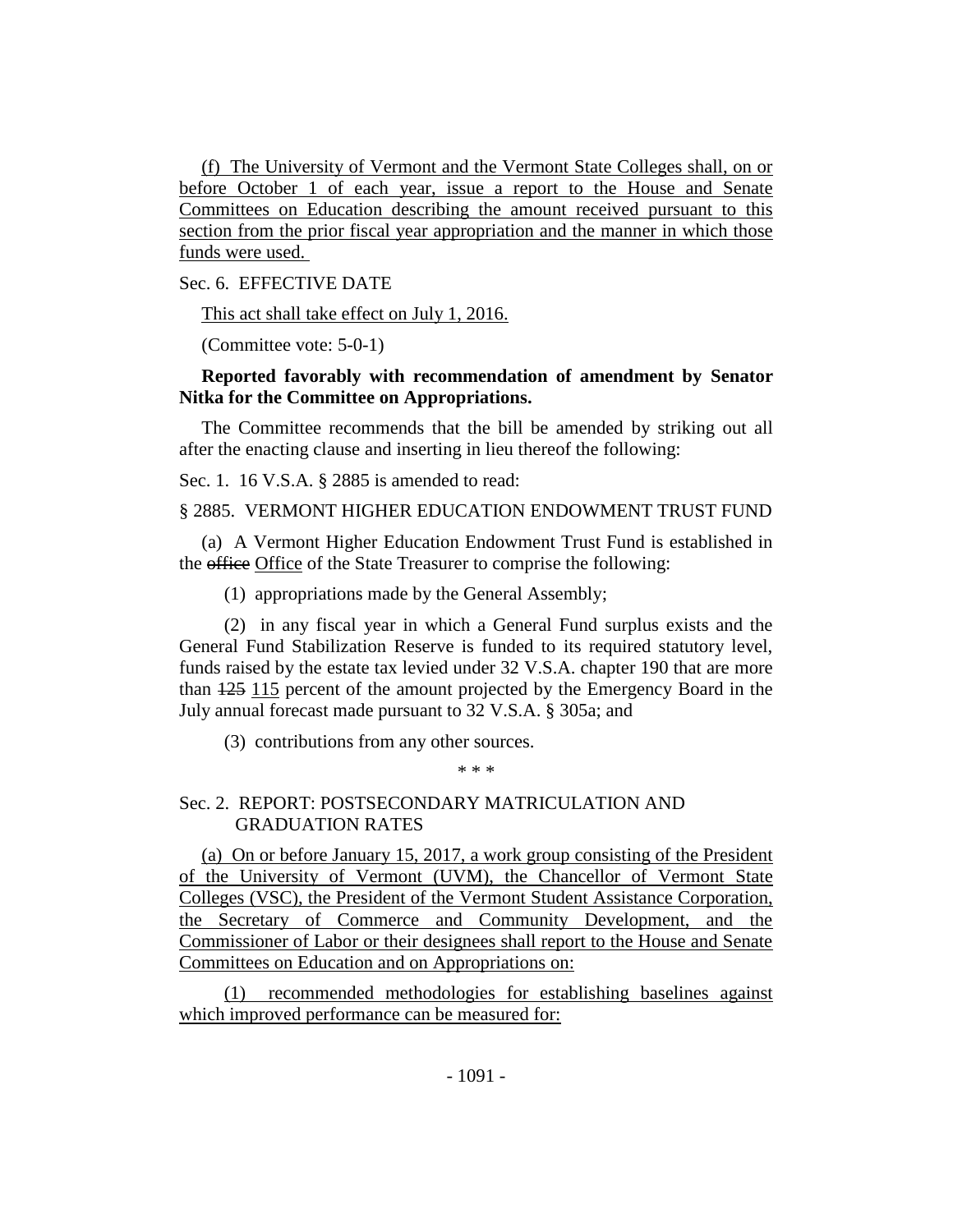(A) the continuation rate of Vermont high school graduates to postsecondary education; and

(B) graduation rates for Vermont college students of low income and lower-middle income at UVM and VSC; and

(2) after reviewing available research, the most effective strategies for increasing graduation rates for students of low income and lower-middle income, including consideration of:

(A) instituting college completion payments to postsecondary institutions;

(B) increasing direct financial support to these students; and

(C) establishing a flexible emergency fund to assist these students in times of emergency that could result in temporary or permanent withdrawal from the institution, including where such a fund should be located and the guidelines for how funds could be accessed; and

(D) other recommendations for increasing graduation rates for these students.

(b)(1) The work group may meet as needed and shall select a chair at its initial meeting.

(2) In developing the recommendations required by this section, the work group shall consult the Secretary of Education and the Secretary of Human Services and other State agencies as needed.

Sec. 3. AUTHORIZATION FOR VSAC TO REALLOCATE FUNDS

Notwithstanding anything to the contrary in 2015 Acts and Resolves No. 58, Sec. E.605.1, the Vermont Student Assistance Corporation may, in fiscal year 2016, reallocate up to \$10,000.00 of funds allocated for dual enrollment for the needs-based stipend to fund a stipend for eligible dual enrollment for spring and summer classes.

Sec. 4. EFFECTIVE DATES

This section and Sec. 3 shall take effect on passage. Secs. 1 and 2 shall take effect on July 1, 2016.

(Committee vote: 5-0-2)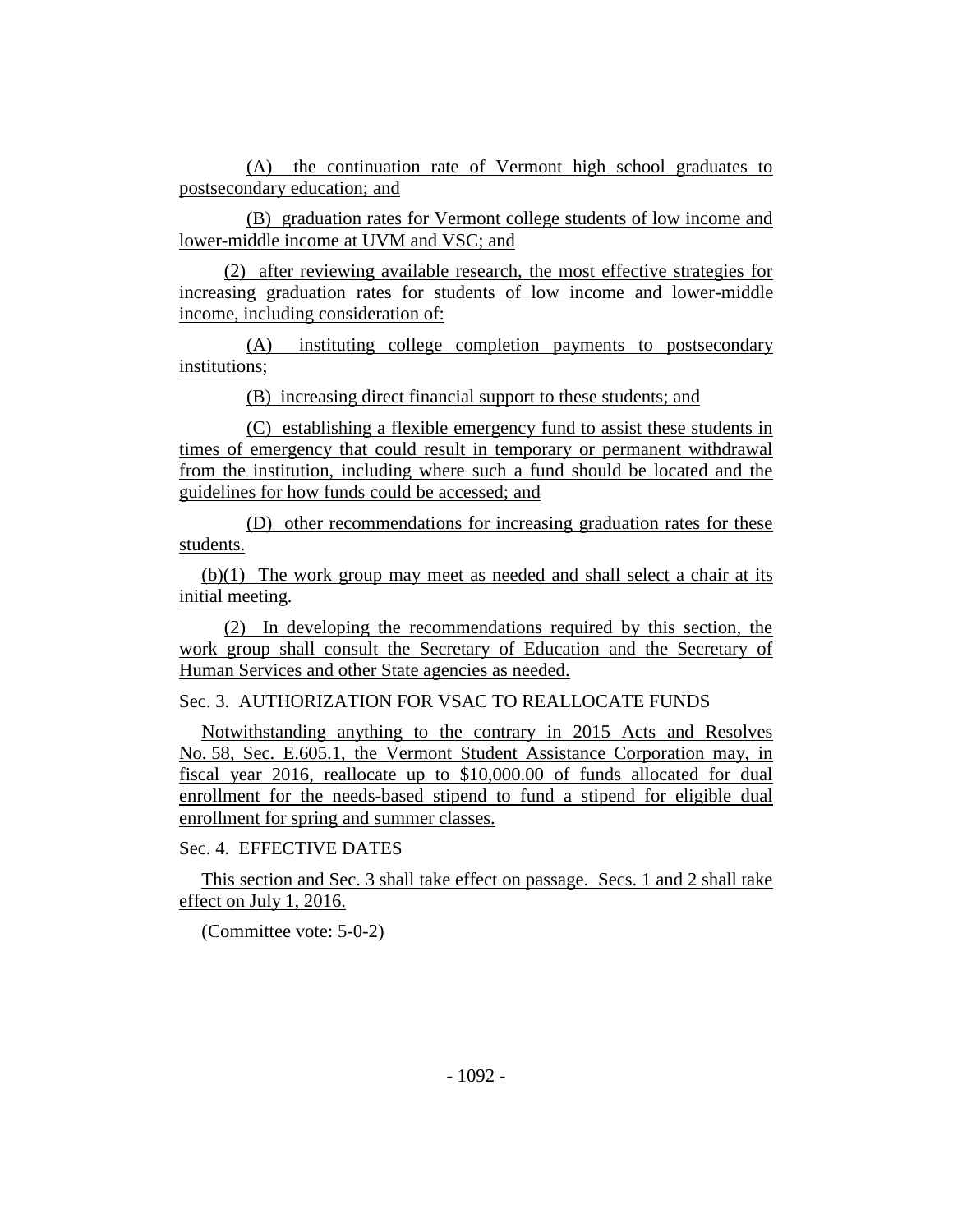#### **Favorable with Proposal of Amendment**

#### **H. 517.**

An act relating to the classification of State waters.

## **Reported favorably with recommendation of proposal of amendment by Senator Campion for the Committee on Natural Resources & Energy.**

The Committee recommends that the Senate propose to the House to amend the bill in Sec. 1, 10 V.S.A.  $\S$  1252, in subsection (a), after "Class B(1): Waters in which one or more uses are of" and before "higher quality than Class" B(2) waters" by inserting demonstrable and consistently

(Committee vote: 4-0-0)

(For House amendments, see House Journal for March 9, 2016, page 329)

#### **CONFIRMATIONS**

The following appointments will be considered by the Senate, as a group, under suspension of the Rules, as moved by the President *pro tempore,* for confirmation together and without debate, by consent thereby given by the Senate. However, upon request of any senator, any appointment may be singled out and acted upon separately by the Senate, with consideration given to the report of the Committee to which the appointment was referred, and with full debate; and further, all appointments for the positions of Secretaries of Agencies, Commissioners of Departments, Judges, Magistrates, and members of the Public Service Board shall be fully and separately acted upon.

Thomas Carlson of Hinesburg – Superior Court Judge – By Sen. Ashe for the Committee on Judiciary. (4/6/16)

Michael J. Harris of Williston – Superior Court Judge – By Sen. Benning for the Committee on Judiciary. (4/6/16)

John Pacht of Hinesburg – Superior Court Judge – By Sen. Ashe for the Committee on Judiciary. (4/6/16)

John Valente of Rutland – Superior Court Judge - By Sen. Nitka for the Committee on Judiciary. (4/6/16)

Peter Ozarowski of South Burlington – Member, Vermont Parole Board – By Sen. Balint for the Committee on Institutions. (4/6/16)